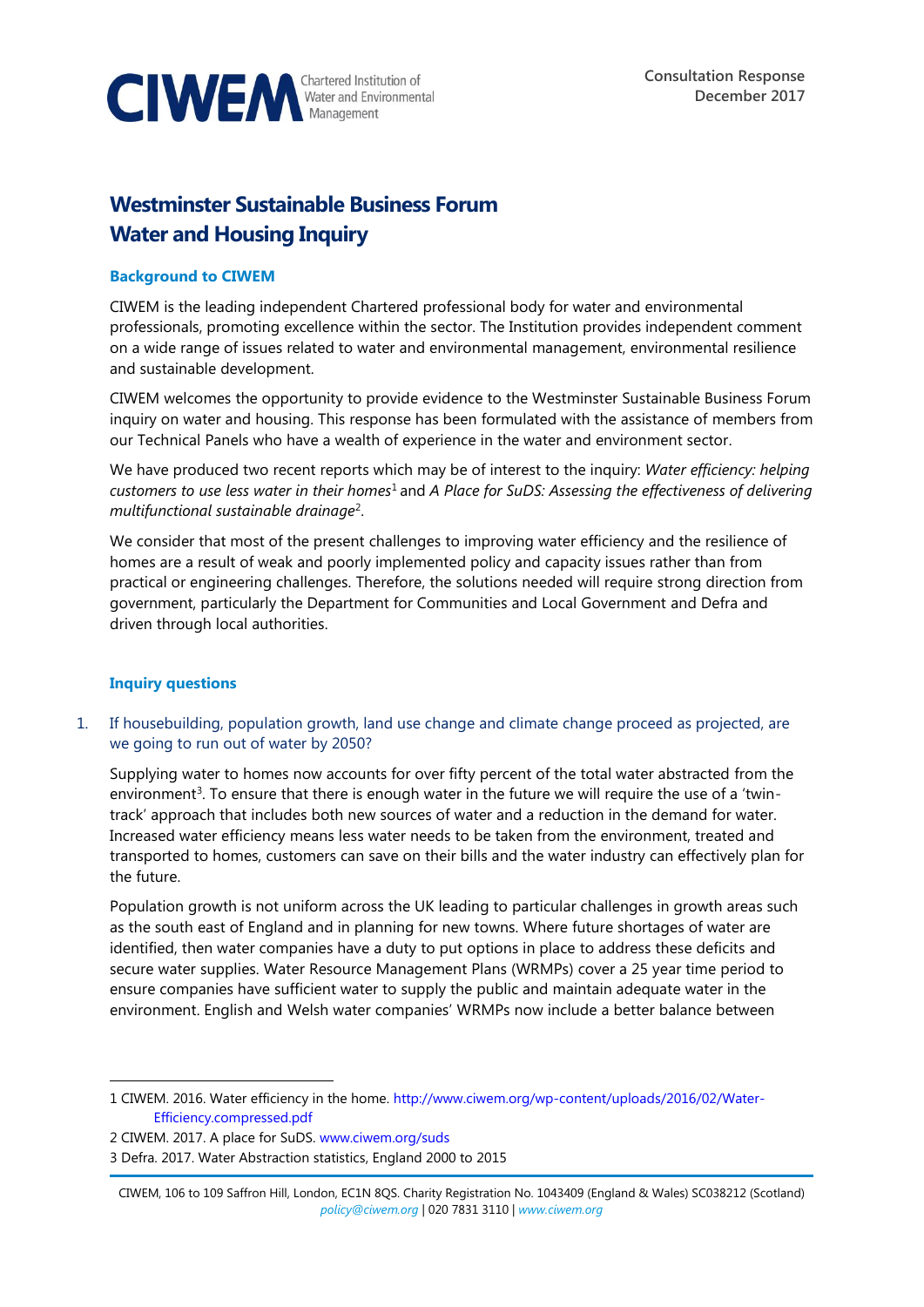supply and demand management measures because regulation has allowed decisions to take more account of the outcomes customers want.

Although WRMPs are in place and are regularly reviewed that is not to say there aren't challenges. The significant and growing risks from severe drought, climate change, population growth and environmental drivers looking out to 2065 were explored in the Water UK Water Resources Long Term Planning Framework<sup>4</sup>. The report provides a significant new evidence base which has also informed the National Infrastructure Commission's first National Infrastructure Assessment. The high-level assessment will be tested through water companies' next WRMPs which will be consulted upon in early 2018.

The study explored future scenarios of growth, socioeconomic, environmental and climate change on water resources and illustrates both the uncertainty and potential scale of deficits in the supplydemand balance in 2040 and 2065. The report examined the costs and benefits of more extensive demand management measures demonstrating the potential benefit to resilience. However, achieving cost-effectiveness in new, more innovative and 'extended' demand management strategies will require significant policy and regulatory support.

The report showed that demand management alone would not be sufficient and that a range of new strategic water resources schemes would be required. Many of these are already being explored through the WRMP framework. It illustrates the benefits of more integration of water resources and the transfer of water between regions, where that is sustainable to do so, alongside development of new storage and more innovative supply schemes. However, delivering large inter-regional transfers and new storage capacity are complex projects and require lengthy analysis and agreement before beginning work on associated infrastructure, which takes time.

There are a wide range of activities and processes currently underway to try to improve the understanding of future needs, define and set investment levels in the short to medium term, and to inform longer term development priorities. The report sets out each of these current activities and processes and how they fit together:

 $\overline{a}$ 

<sup>4</sup> Water UK. Water resources long-term planning framework 2015-2065 [https://www.water.org.uk/water](https://www.water.org.uk/water-resources-long-term-planning-framework)[resources-long-term-planning-framework](https://www.water.org.uk/water-resources-long-term-planning-framework)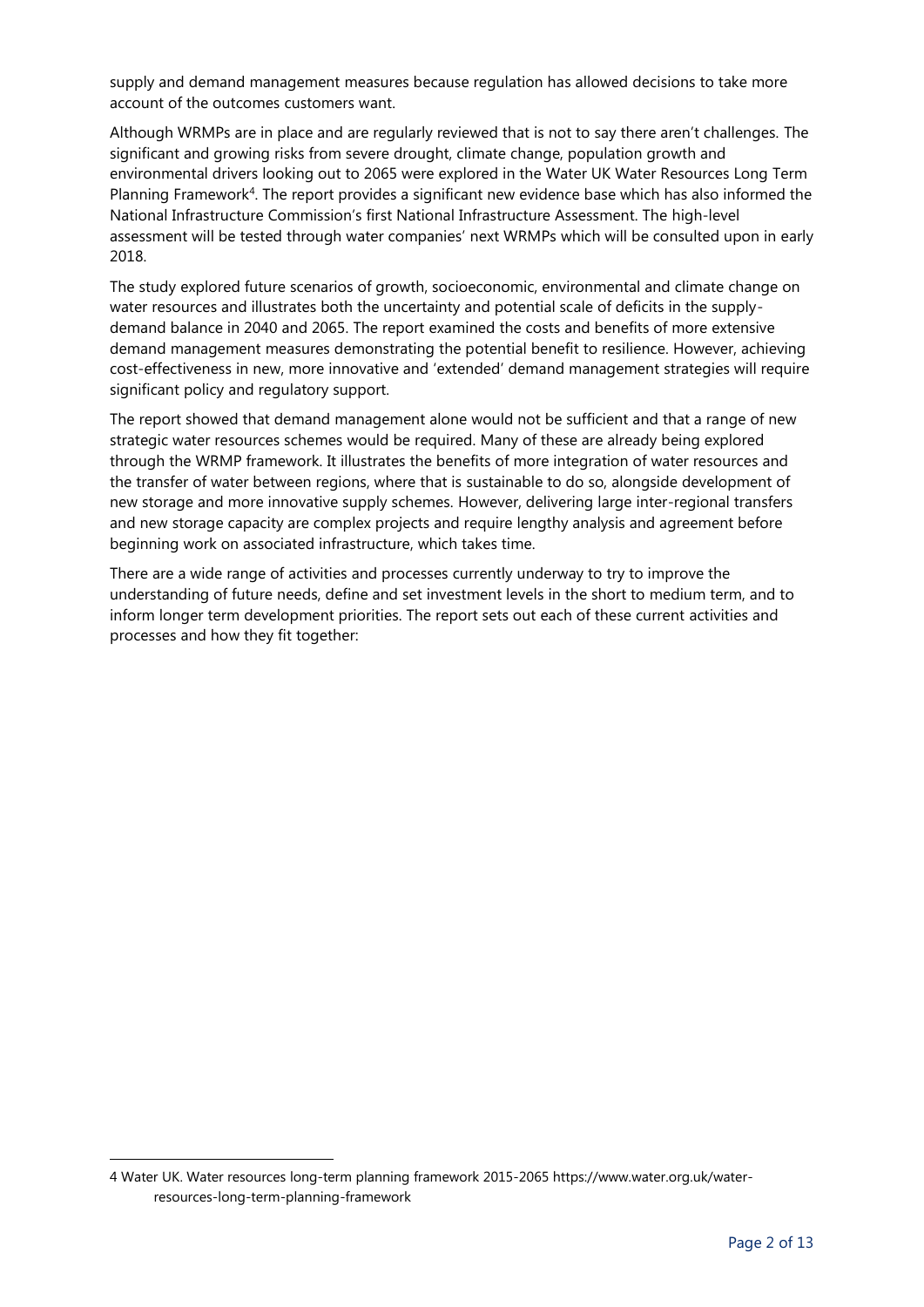

Source: Defra / Water UK

 $\overline{a}$ 

It is worth noting that the publication of the WRMP19 early next year might bring a very different picture and until these are published we do not know exactly how they might reflect the Water UK framework. Population growth and climate change impacts are likely to be felt the greatest in the south east so the WRMPs in this area will be the best source of the information to answer this question.

The new National Policy Statement<sup>5</sup> which Defra is currently consulting on will reduce the thresholds of national significant infrastructure for water resources making it easier for them to pass through the planning system (they will be decided by the Secretary of State rather than by local authorities). On water transfers, the department proposes to revise down the threshold from 100 million  $m<sup>3</sup>$  per year (equivalent to approximately 274 Ml/Day, or enough water for some 1.6-1.7 million people) to either 10 million m<sup>3</sup> per year or 30 million m<sup>3</sup> per year. This will encourage more transfers nationally.

Desalination plants are not included in Nationally Significant Infrastructure Projects definitions but Defra plans to change this. Currently there is only one large-scale desalination plant in operation in the UK, but Defra says it is likely that more will be developed in the coming years. There are 18 possible desalination schemes set out in the current water company water resource management plans, ranging in output from 20-155 Ml/day.

There is a case for a national level 'adaptive plan' that supports ongoing WRMPs and balances risks against opportunities to defer costs. Such a plan would identify the key 'trigger points' that will determine which set of investments and policy interventions would be needed for the 2040 and 2065 horizons, depending on how risks materialise in the future. Some risks are immediate and need a prompt response: the risk of drought is present now and the government aims to achieve sustainable levels of abstraction by the 2020s. However, the Water UK report and companies' WRMPs illustrate the range of options that could be developed to manage supply and demand to 2050.

<sup>5.</sup> National Policy Statement for Water Resources[. Consultation on developing a National Policy Statement for](https://consult.defra.gov.uk/water/nps-water-supply-planning-act-2008/supporting_documents/Consultation%20document%20for%20National%20Policy%20Statement%20for%20Water%20Resources.pdf)  [Water Resources \(NPS\)](https://consult.defra.gov.uk/water/nps-water-supply-planning-act-2008/supporting_documents/Consultation%20document%20for%20National%20Policy%20Statement%20for%20Water%20Resources.pdf) and proposals to amend the definition of nationally significant water resources infrastructure in the Planning Act 2008.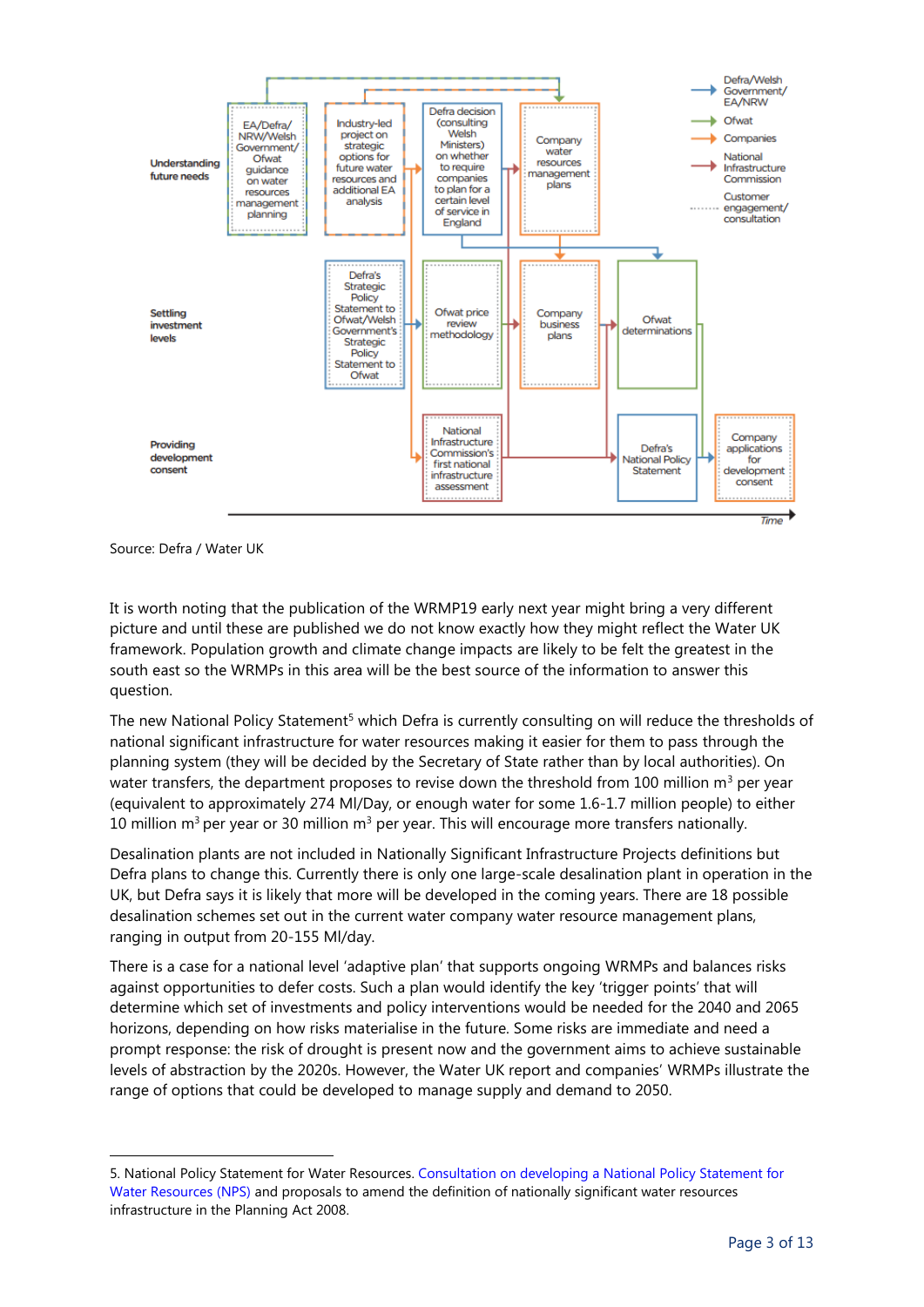## 2. Are homes in England going to become increasingly at risk from flooding in the future? Can we quantify this as a call to action?

The increasing risk to the communities across the UK was well documented last year in the Climate Change Committee's (CCC) advice to the four administrative regions and this was backed up by detailed analysis of predicted flooding risk changes in the future. The inquiry should be looking at their recommendations and the detailed risks identified in that report and others.

The 2017 UK Climate Change Risk Assessment indicates that total rainfall will increase in winter in the UK and although predictions suggest that summer rainfall is likely to decrease, the same forecasts expect that the number of extreme rainfall events and variability is also likely to increase. This will increase the likelihood of flooding from rivers, surface water and groundwater and together with coastal flood risk means we will need to consider all appropriate adaption measures to manage flood risk and better protect and prepare our communities for flooding.

In June the CCC Adaptation Sub Committee (ASC) published its review of progress in preparing for climate change. It finds that "*communities are becoming increasingly vulnerable to climate change… climate change has in effect been de-prioritised in the land-use planning system, and due to a lack of safeguards, new housing is adding to existing problems".*

The ASC's top adaptation priorities (where plans and priorities do not account for climate change risks) include development and surface water flood risk, property level flood resilience and surface water flood alleviation. Sewer flooding is also occurring as a result of under capacity in the wastewater network, which can be particularly distressing for homeowners.

#### Development and surface water flood risk

New development should be made safe from flooding from all sources, but it should also not increase flood risk to others. It is for those proposing development to demonstrate that this will not increase flood risk to others by increasing development. However, planning and engineering staff within Local Planning Authorities (LPAs), along with statutory consultees including the Environment Agency (EA) and Lead Local Flood Authorities (LLFAs), need to have a good understanding of these issues and experience of this is mixed.

A range of parties including the CCC and our own members have expressed concern that either inappropriate development is still occasionally being permitted in areas of flood risk, or (more commonly) that planning conditions regarding flood resilience (including to surface water) are not being properly delivered at the construction stage. Reasons for this appear to relate largely to expertise and experience of local authority employees and sheer lack of resource to properly monitor and enforce planning conditions.

#### Surface water flood risk

 $\overline{a}$ 

During the ten years since the Pitt Review<sup>6</sup> of the summer 2007 floods, progress in terms of managing surface water has been limited. Some recommendations, such as ensuring the delivery and adoption of sustainable drainage systems (SuDS) through the establishment of SABs (SuDS approval bodies), may have not been addressed partly due to austerity, but also because of a strong decentralisation and deregulatory drive.

A mechanism to scrutinise the presence and quality of SuDS in new developments and a means of enabling their adoption and long-term maintenance was set out in Schedule 3 of the Floods and Water Management Act 2010 (FWMA). The decision not to implement Schedule 3 was a conscious act by Ministers under the Coalition Government to remove perceived barriers to housing development which now (as then) appears ill-considered and unfounded. The local planning system was instead deployed to encourage SuDS in major new developments (more than ten homes), without the added value to be provided by SuDS approving bodies.

<sup>6</sup> Cabinet Office: Learning lessons from the 2007 floods. June 2008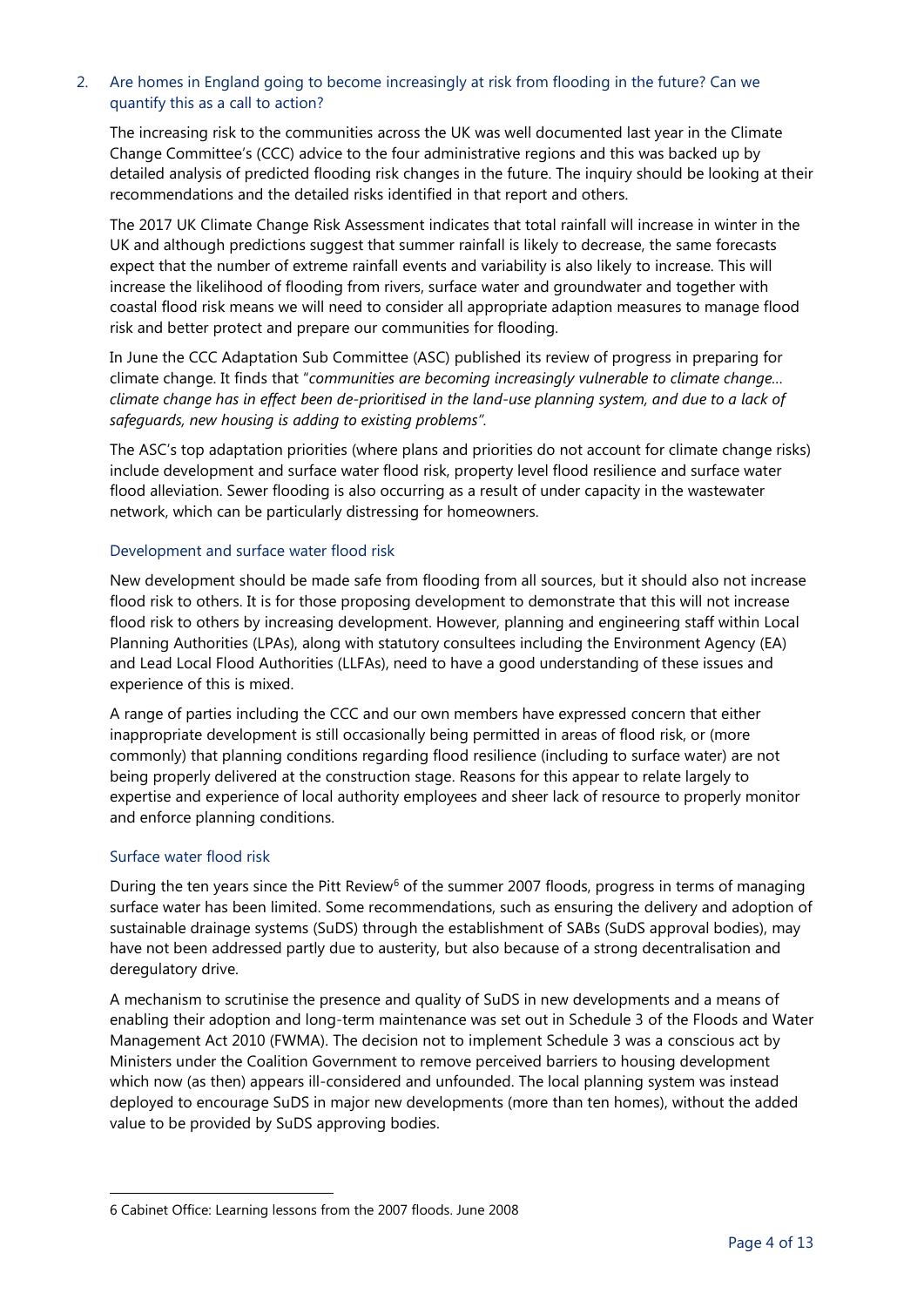CIWEM and others<sup>7</sup> have shown that this approach is failing to consistently deliver high quality, multifunctional SuDS in new developments despite evidence extensively showing that such systems are cheaper to construct and maintain if planned properly (something SABs would have driven). Not to mention delivering not insignificant wider societal benefits linked to water quality, place making, amenity and biodiversity.

The government was charged to review the effectiveness of this policy under the Housing and Planning Act 2016 (due in June 2017 but still pending at the time of writing). We are concerned that a message to the effect that current planning policy is regularly delivering some form of SuDS would be fundamentally misrepresenting the situation on the ground, because the policy (as written) and apparatus to deliver sustainable drainage in England are not fit for purpose.

This situation is indicative of much of the current landscape pertaining to surface water management. The structures and resources in place are currently failing to deliver on many of the recommendations of the Pitt Review, which remain valid ten years on. The government must take concerted action to improve this picture in order to reduce the current exposure of the public to surface water flood risk.

## Sewer flooding

Urban drainage systems such as sewerage systems (whether a separate system or in the form of a combined sewer network protected by CSO) or highway drains usually act as a conduit to drain runoff rapidly to local water courses etc. Unfettered increases in the impermeable area they have to drain acts to multiply the effect of increasing rainfall intensity.

A study<sup>8</sup> for Ofwat in 2011 looked at the possible long-term impacts on sewer flooding from population growth, climate change and urban creep. It covered nearly 100 catchment areas and concluded that sewer flooding will continue to get worse unless action is taken – particularly to remove rainwater from sewers. Rainwater uses up the space in the pipes that will be needed for sewage, so more rainwater means more flooding. The report concludes:

"In order to accept housing growth without a significant risk of increasing sewer flooding, a range of improvement strategies will be necessary to:

- Provide additional sewerage capacity, or remove some existing rainwater connections, to cope with the increase in wastewater flow.
- Prevent all connection of rainwater drains to foul or combined sewers at the time of construction of new buildings.
- Prevent all subsequent creep of the drained urban area around new buildings.
- Improve the condition of relevant foul and combined sewers, to reduce infiltration of water from surrounding ground in winter or after heavy rain
- Provide additional capacity, or proactively remove existing surface water connections where practicable, in order to adapt to the effects of climate change."

It recommends: "Urban creep should be addressed as a matter of priority, to reduce the need for expensive modifications of the foul or combined sewerage system. Enforcement of existing building regulations, such as those preferring sustainable drainage of new driveways, will help to prevent further urban creep, but might not be enough on its own. In some catchments, reversing urban creep by proactively removing existing surface water connections could be a more cost-effective, and environmentally sustainable solution than increasing the capacity of the sewer network."

# Property level flood resilience

 $\overline{a}$ 

Property flood resilience (PFR) is an important part of our response to existing and predicted flood risks, particularly in areas where it is not possible to protect communities by structural flood defences or where it is necessary to manage residual flood risk.

<sup>7</sup> CIWEM: A Place for SuDS? Assessing the effectiveness of delivering multifunctional sustainable drainage. February 2017. Available from [www.ciwem.org/suds](http://www.ciwem.org/suds)

<sup>8</sup> [Future impacts on sewer systems in England and Wales.](https://www.ofwat.gov.uk/wp-content/uploads/2015/11/rpt_com201106mottmacsewer.pdf) Report for Ofwat. June 2011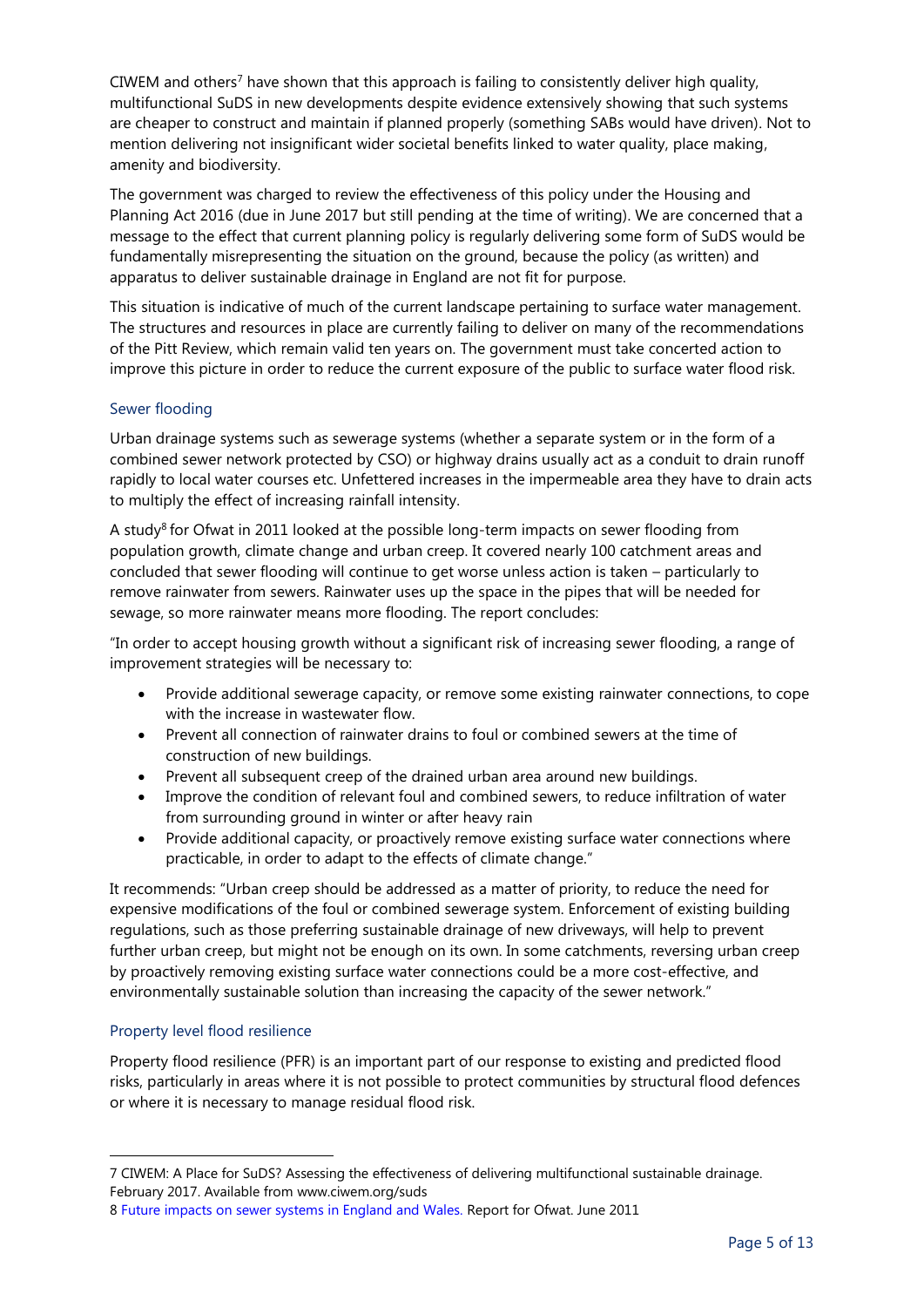PFR addresses the whole fabric of the building to minimise water ingress and improve its resilience. It includes measures such as flood barriers and gates, raising electrics and installing tiles and concrete floors. These can be fitted as part of preparing for flooding, or during the repair of buildings after they have been flooded. CIWEM considers the provision of PFR is an affordable part of flood risk management alongside catchment level measures and strategies, particularly in areas where it is not possible to protect communities by more conventional structural flood defences or where it is necessary to manage residual flood risk.

The range of information, guidance, standards and training available on the delivery of various elements of PFR is very fragmented and varies in terms of detail; in some instances, it is contradictory or focuses only on one aspect such as the product itself, rather than its actual installation, which can be critical. Property owners and occupiers need assurance that the whole process is regulated, so that once installed, their measures will work to the advised specification.

CIWEM, ICE and RICS are currently developing a code of practice which will enable property owners, built environment professionals and local authority planners to competently and confidently specify and deliver PFR. The Code of Practice and guidance provide a robust and integrated framework (that can support training) covering key stages of the process, including the assessment of property flood risk and PFR options, development of the overall design philosophy, selection and installation of measures, certification and appropriate management and maintenance. It is expected to be complete in the next year.

3. How do we build more water-efficient homes and communities (garden towns, housing estates) that will be resilient to climate change? What do you know has worked and failed previously? What has prevented the building of water-efficient flood-resilient homes in the past?

Since 2010 the Government's *Building Regulations* have set a consumption standard for new homes not to exceed 125 litres of water per person per day (lpd). The 2015 revision of Part  $G^9$  contains an additional optional requirement of 110 lpd where required by planning permission in areas of local need<sup>10</sup>. It also replaces a number of disparate requirements for new development including the Code for Sustainable Homes (CSH). However, these are clearly weaker and less ambitious than the old CSH which included 80 lpd standard for code level 5.

CIWEM considers that where possible, product-level standards for water using devices should be encouraged in preference to whole-building standards. This is because property level standards as enshrined in the current water use calculator include assumptions of appliance use rates and allow those using them to 'trade-off' between appliances and thus reduce the overall effectiveness of the property-level standard. Product-level standards could be explicitly linked to the new water efficiency label performance ratings, which would ensure a consistent approach to water efficient products in new homes and in the refurbishment of existing homes. Product-level standards have been adopted in Scotland for toilets and taps<sup>11</sup>.

As technology and understanding improve, standards should be continually reviewed. Research has shown that both current whole building standards of 125 lpd and 110 lpd can be achieved at no additional cost, compared to a 'do nothing' scenario<sup>12</sup>. Therefore it should be expected that 110 lpd should be the minimum standard in the next five years. Around 80 local authorities are using the 110lpd standard in their planning guidance. Further research is needed on what more can be achieved and by what means with more stringent standards made mandatory for all new homes in areas of designated water stress.

The former CSH level 5/6 of 80 lpd is difficult to achieve without rainwater harvesting or greywater recycling, which remain relatively marginal technologies in the UK mass market. Continued research,

10 <https://www.gov.uk/guidance/housing-optional-technical-standards>

11 *[Scottish Building Standards](http://www.scotland.gov.uk/Topics/Built-Environment/Building/Building-standards/publications/pubtech/th2013domcomp) 2013*.

 $\overline{a}$ 

<sup>9</sup> *[The Building Regulations 2010, Part G approved.](http://www.planningportal.gov.uk/buildingregulations/approveddocuments/partg/approved)* 

<sup>12</sup> Environment Agency: Assessing The Cost Of Compliance With The Code For Sustainable Homes WRc Ref: UC7231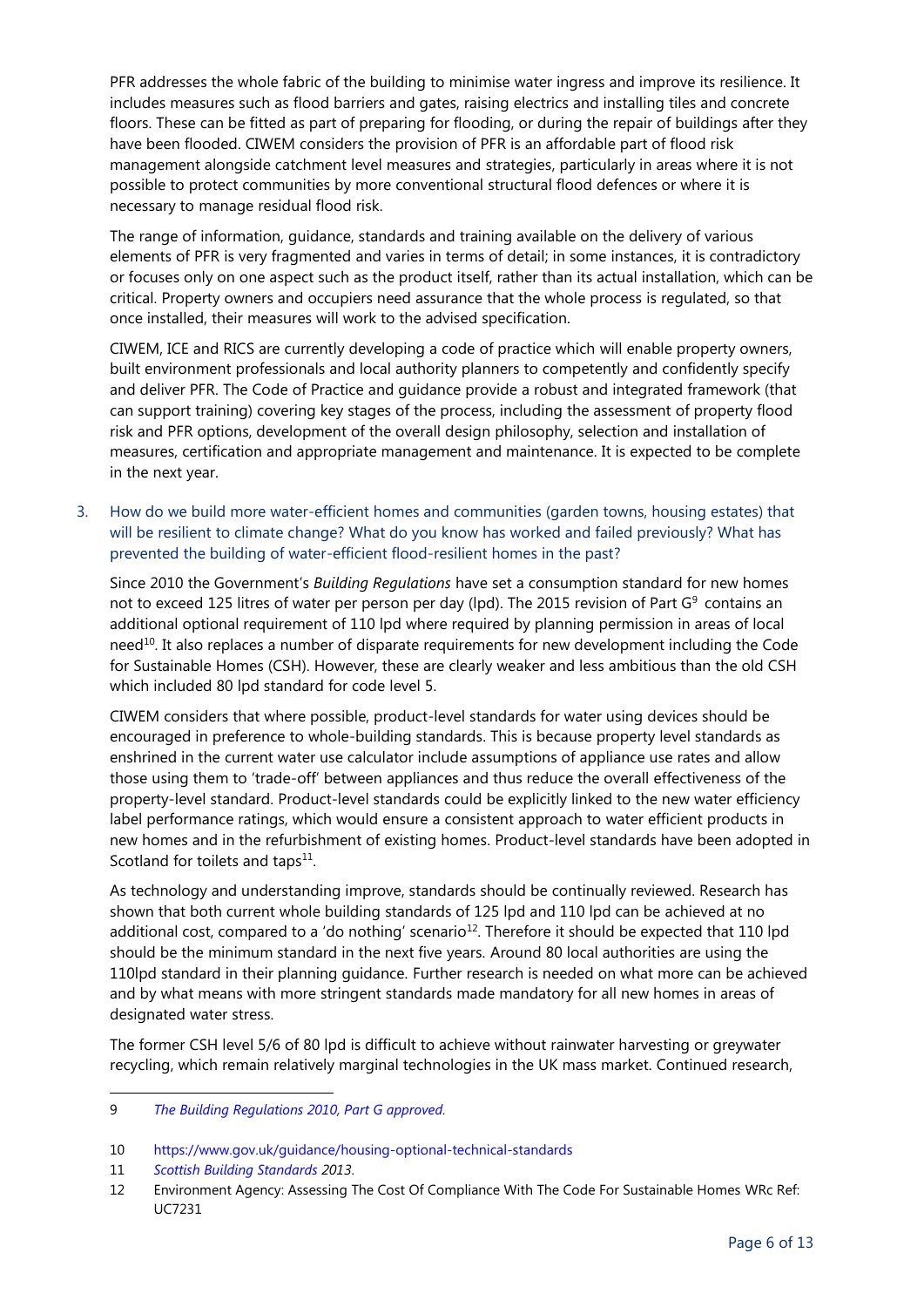development and testing of rainwater and greywater systems, in order to understand their costeffectiveness and address remaining public health concerns is needed to determine whether it is feasible for these systems to become more mainstream. The grey/rainwater harvesting industry should work to provide this evidence. Development scale schemes may work but the evidence is still being collected. In the meantime, product-level standards can, and should be used to drive the installation of more water efficient fittings. Existing guidance, such as that of the AECB<sup>13</sup> could be used by local authorities to set 'good' and 'best' product standards.

The public sector should take the lead in promoting the use of water efficient products when publicly owned buildings are upgraded or refurbished. More support should be provided to ensure water efficiency is included in programmes focused on alleviating fuel poverty and maintaining housing standards (such as RENEW<sup>14</sup> in London and 'Arbed<sup>'15</sup> in Wales).

## Existing housing stock

Improving the water efficiency of existing housing stock which will be just as important to deliver overall water efficiency as new builds. Existing homes can be made more water efficient through fitting water saving devices and the use of water efficient appliances and products. Fitting water saving devices within existing homes in toilets, taps and showers can save as much as a third of average water use, up to 50 litres per person per day<sup>16</sup>. Many water companies offer advice and supply these products for free or at a discounted rate to customers. As part of Southern Water's programme 30,000 home audits and retrofits by 'green doctors' were undertaken to help customers understand their water use. This type of engagement is essential when undertaking such significant changes to households to ensure acceptance and buy-in, otherwise customers may revert to previous products and behaviours.

**More generally there are several policy/regulatory drivers that were used in the late mid to late 2000s, but have since been scrapped, failed, or fallen out of favour which were useful:**

#### Eco-towns

Only one of the proposed 15 eco-towns, Northwest Bicester in Oxfordshire, will now actually be built to the originally proposed standards in planning policy statement 1: ecotowns. This includes CSH level 5 rainwater harvesting and water recycling, SuDS and a long term plan for their maintenance. Ecotowns had the potential to be exemplars (and potentially laboratories) for lots of technologies including water efficiency.

Some new development is proceeding along these lines despite the change in policy. For example, the North West Cambridge Development includes the largest water recycling system in the country<sup>17</sup> that aims to minimise the risk of localised flooding in an area that is already prone to flooding, whilst also reusing the water to reduce potable water consumption per person across the whole development. This is a useful testbed to fully investigate rainwater harvesting to see if it is a practical and costeffective approach for the UK and what contribution it can make to sustainable and resilient homes. The work could go on to explore opportunities for developing these systems further and encouraging innovation, so they can be used in future. This scheme would not have been built without a subsidy from the university as developers will not put in these schemes unless they are cost effective or there is another driver such as lack of water availability that may prevent development. Yet such schemes could help where this is the case, especially to help manage peak demand.

#### Water Cycle Studies

 $\overline{a}$ 

<sup>13</sup> AECB. 2009. [AECB Water Standards.](http://www.aecb.net/publications/publication-categories/aecb-water-standards/) 

<sup>14</sup> Greater London Authority. 2014. [RE:NEW](https://www.london.gov.uk/priorities/environment/energy/re-new-home-energy-efficiency) – Making London's homes more energy efficient.

<sup>15</sup> Welsh Government. 2013. [Arbed](http://gov.wales/topics/environmentcountryside/energy/efficiency/arbed/?lang=en) - Strategic energy performance investment programme

<sup>16</sup> Southern Water. 2015. Saving water, energy and money

<sup>17</sup> <http://www.nwcambridge.co.uk/vision/sustainability/water-recycling>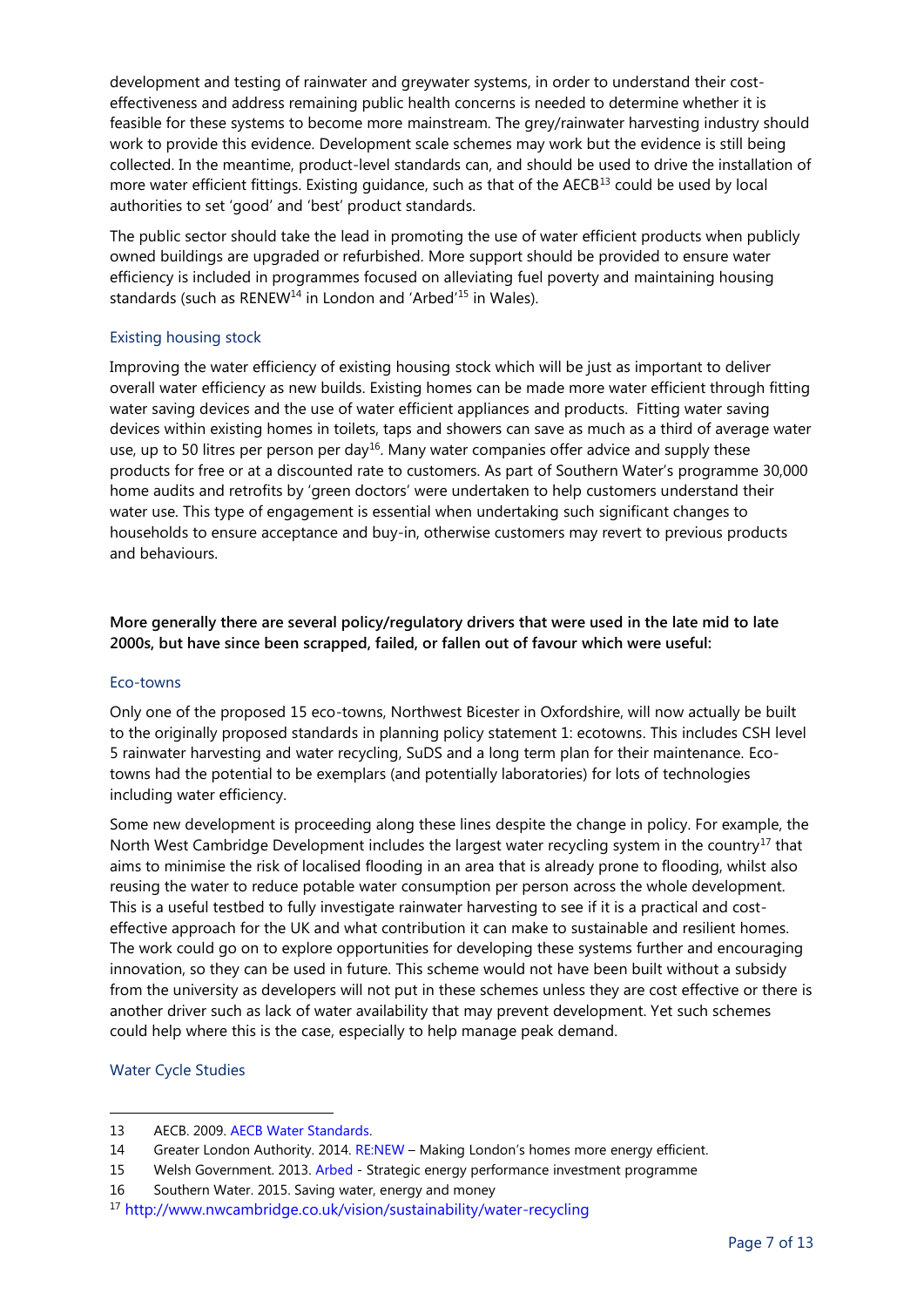Water cycle studies were used to a) assess the impact on water demand within the framework of the water companies' water resource management plans and set out the proposed measures which will limit additional water demand (b) demonstrate that the development will not result in a deterioration in the status of any surface waters or groundwaters; and (c) set out proposed measures for improving water quality and avoiding surface water flooding.

Water cycle studies were a good idea for large new development in areas of flood risk and/or water scarcity to provide a plan for the necessary water services infrastructure improvements. If applied correctly they provided a useful framework for planners, developers and water companies to work collaboratively on holistic solutions to water management problems. At the very least they put water on a similar footing to transport in planning terms.

## Water neutrality

Water neutrality is the idea that demand for potable water in new development should be minimised, then the offset by reduced demand in neighbouring areas. At present there is no real regulatory or policy driver for this. It may be politically/ socially unpopular but at some point in the south east this will need to be reconsidered.

## **Flood resilience**

Since 2010 there has been regular expression of concern by CIWEM's members at the lack of capacity within local authorities to properly consider and manage the range of flood risk. The main driver here is whether flood management is the core business or a niche part of what a given risk management authority (RMA) does. For example, the EA are well resourced, but for lead local flood authorities (LLFAs) on a council level, adult social care, children's services, highways, waste management etc. will nearly always be seen as higher priorities. Unless an area has seen recent severe flooding, it can be hard for the council to give flood management the priority and resources it needs to manage risk to a level that the public and policymakers expect.

In addition to this, the funding for flood management for LLFAs is not ring-fenced, meaning that many councils will choose to spend it on areas they perceive as higher priority at any particular time. Central government funding is also a challenge, for example LLFAs do not get Flood Defence Grant in Aid revenue funding to maintain Ordinary Watercourses and only receive approximately a quarter of what it costs them to operate as a statutory consultee for planning. Without funding and any council perceiving flood risk management as a priority or at least an area to not cut funding for, capability and capacity can and does suffer.

Today, having lost skills and resource, authorities are experiencing significant challenges with the recruitment of people with the relevant skills, in particular drainage engineers. Several issues exist including the inability to offer attractive employment packages to drainage professionals in local government compared to the private sector.

# Sustainable Drainage Systems (SuDS)

 $\overline{a}$ 

SuDS provide surface water drainage functionality whilst providing the potential for adding a range of further benefits to developments linked to water quality, amenity and biodiversity. In 2016 CIWEM undertook the largest survey to date on policy and practice in SuDS<sup>18</sup>. Our findings show the current policy and regulatory framework is failing to achieve the government's objectives. There are various reasons for this including:

• LLFAs have no remit under the current policy to comment on historic flooding at the site, or to comment on known groundwater flood risk areas.

<sup>18</sup> The State of SuDS Delivery in the UK. 2017. Water and Environment Journal <http://onlinelibrary.wiley.com/doi/10.1111/wej.12283/full>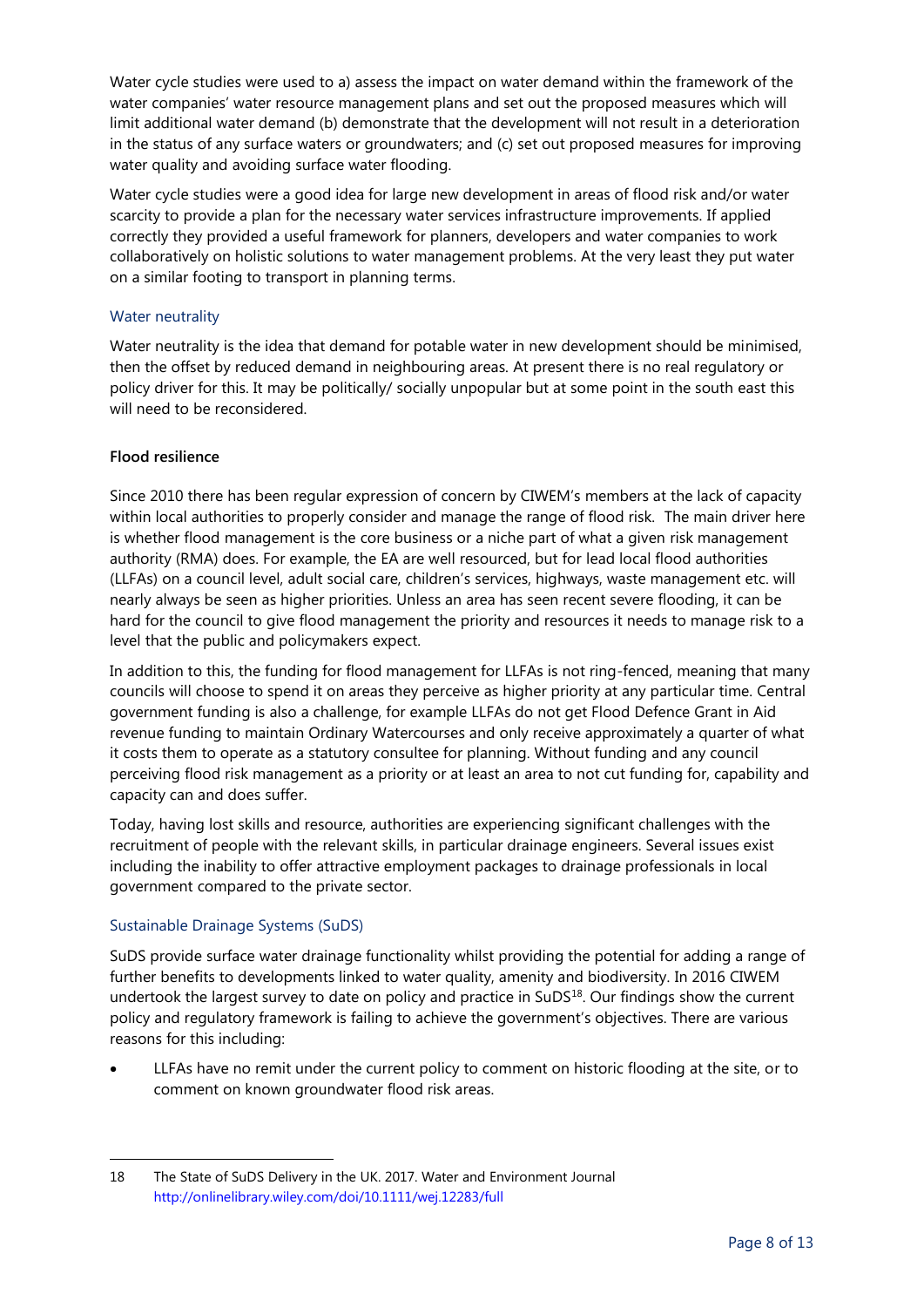- Developments under 10 dwellings (the threshold for a 'major application') are not required to consider SuDS, however such developments form a significant portion of applications in certain parts of the country.
- LLFAs have no powers under the FWMA to insist that developers consider the drainage hierarchy when designing surface water management (see point below).
- Planning allows developers to opt out of fitting SuDS if they demonstrate it would be 'inappropriate'. A lot of this is due to a perceived opinion that SuDS systems are more complicated and more costly to implement and maintain than 'traditional' drainage.
- Developers are not required to consider SuDS at an early stage resulting in lower quality measures being fitted in later in the planning process.
- Although government has published technical standards for the design, maintenance and operation of SuDS this is only guidance and is non-statutory.
- There is insufficient emphasis on surface SuDS techniques within the guidance, allowing developers to meet on-site requirements through below ground measures such as underground tanks or over-sized pipes, which do not provide optimum benefits for the environment or local amenity.
- There is no requirement to consult water companies, even if drainage systems are being designed to discharge into their sewer system.
- There is little appetite amongst developers for training and best practice awareness relating to SuDS, to show how SuDS are rarely more expensive or complicated than 'traditional' drainage. In fact, if designed well and incorporated with amenity space and blue/green infrastructure, SuDS can save significant sums in both construction and maintenance.
- There can be a tension in unitary authorities and county councils carrying out their roles of LLFA and local highway authority in the matter of SuDS. Due to often uncertain future maintenance costs and a decline in revenue budgets, there can be a reticence within local authorities to adopt SuDS measures.

The government should also seek to resolve maintenance and adoption of SuDS in England as the Welsh Government has recently acted to implement Schedule 3 of the Flood and Water Management Act. Schedule 3 would arguably have provided for effective resolution of the challenges around sustainable drainage. This would have ensured that local authorities had the lead, resources and regulatory 'teeth' to assess, carry out asset management and regulate all new surface water schemes, assets and maintain assets left over by developers. At the present time, there remains no consistently workable alternative to achieve this.

There is something of a polarised debate concerning whether local authorities or water companies would be best placed to adopt the majority of SuDS in England. There are pros and cons to both propositions, but the government must find a way to resolve what is at present a real block to delivering widespread SuDS. It may be that water companies are best placed to adopt SuDS associated with new developments. Retrofitted SuDS, those in the public realm or on large privately owned land may represent a more complex set of circumstances. Either way, SuDS must be designed and planned to be adoptable by the most appropriate party and technical standards and any appropriate regulations reviewed to facilitate this.

4. What are the practical solutions that can both improve water efficiency and mitigate flood risk? What are the new innovative solutions in the sector, and what micro-trials can be successfully operated at scale? What are the 'game changers' that will have a significant impact? What transferable practical lessons can we learn from international as well as national experience?

Some water companies are taking innovative approaches to improve water efficiency and mitigate flood risk in new homes: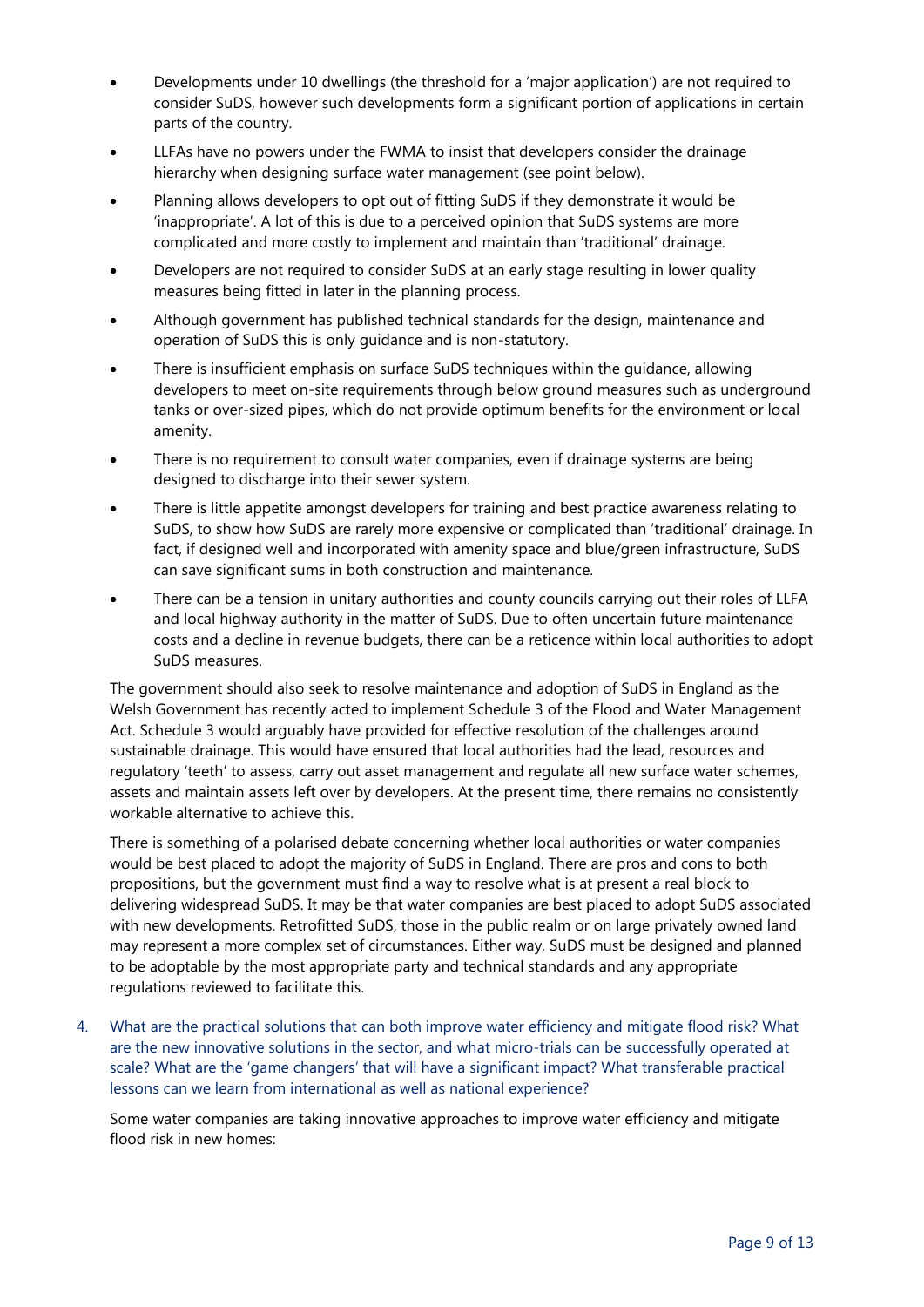Anglian Water has just also launched a consultation<sup>19</sup> on reducing connection charges for Developer, Self Lay Provider (SLP) and New Appointments and Variations (NAV) customers for connecting new homes. If a new home uses technology such as rainwater harvesting and water efficient showers, which help the occupants to reduce their consumption to 100 lpd, then it may waive the infrastructure charges for that connection (currently around £722 per connection for dual service areas).

Severn Trent Water is investing £30M in a developer fund to promote water efficiency. This will also waive the infrastructure charges if the new home is less than 110 lpd. Developers can also qualify for either a 75 per cent or 100 per cent discount on the sewerage infrastructure charge by showing that a surface water connection is via a sustainable drainage system or that there is no surface water connection at all.

## Water labelling

Labelling water using products with their key performance criteria is an essential part of a market transformation as it provides manufacturers, wholesalers, retailers and purchasers with clear, consistent and simple information. This kind of initiative should be part of a suite of measures to improve water efficiency in existing households, alongside household metering, smart metering and tariffs. There needs to be a clear understanding of how a water label can be used to make the improvements sought, how it can be tied into development planning, new builds as well as retro-fits (either proactive retro-fits or what home owners do to maintain and improve their properties).

The development of the European Water Label<sup>20</sup> scheme for new products is welcome. It is being developed and implemented by experienced professionals from a range of stakeholder organisations (water companies, bathroom manufacturers and retailers) in a technically robust and commercially viable manner. It should be supported by government, regulators, water companies and others involved in promoting water efficiency. Over time it is hoped that customers will select products based on these ratings as they would with energy efficiency labels. At present the label is only for bathroom products and CIWEM considers there would be great benefit if the scheme were to extend to all water using devices. This should become statutory and not voluntary and would at least start to put water use in the minds of purchasers and consumers when buying water using devices.

#### Hot water efficiency

In most homes more than half the water used in the home is hot water. The government should put more emphasis on the role that hot water efficiency can play in reducing customer bills. Water efficiency measures that reduce hot water use should be included in a government energy efficiency incentive scheme to replace the Green Deal and to also help achieve statutory carbon reduction targets.

#### Innovative tariffs

 $\overline{a}$ 

Appropriate tariffs need to be developed to accompany the change to more households paying for their water on a meter to achieve the right balance between affordability and resource efficiency. Tariff trials undertaken to date<sup>21</sup> indicate that rising block tariffs for discretionary water use above a fixed volume for normal use, could provide the necessary protection for low income and special situation households and provide the signal to reduce non-essential water use. Rising block tariffs do not necessarily require occupancy information and could instead be based on 'baseline consumption', monitored using smart meters during 'off-peak' periods such as October to November and February to March.

However, Wessex Water's trial also found such tariffs to be unpopular with the public, particularly seasonal tariffs, with a perception that the motivation behind them is profit. Approaches where

<sup>19</sup> [https://media.anglianwater.co.uk/proposed-new-developer-charges-aim-to-create-water-efficient](https://media.anglianwater.co.uk/proposed-new-developer-charges-aim-to-create-water-efficient-communities/)[communities/](https://media.anglianwater.co.uk/proposed-new-developer-charges-aim-to-create-water-efficient-communities/) and<http://www.anglianwater.co.uk/developers/charges/>

<sup>20</sup> European Water Label.<http://www.europeanwaterlabel.eu/>

<sup>21</sup> For example: Wessex Water. 2012. Towards sustainable water charging: conclusions from Wessex Water's trial of alternative charging structures and smart metering.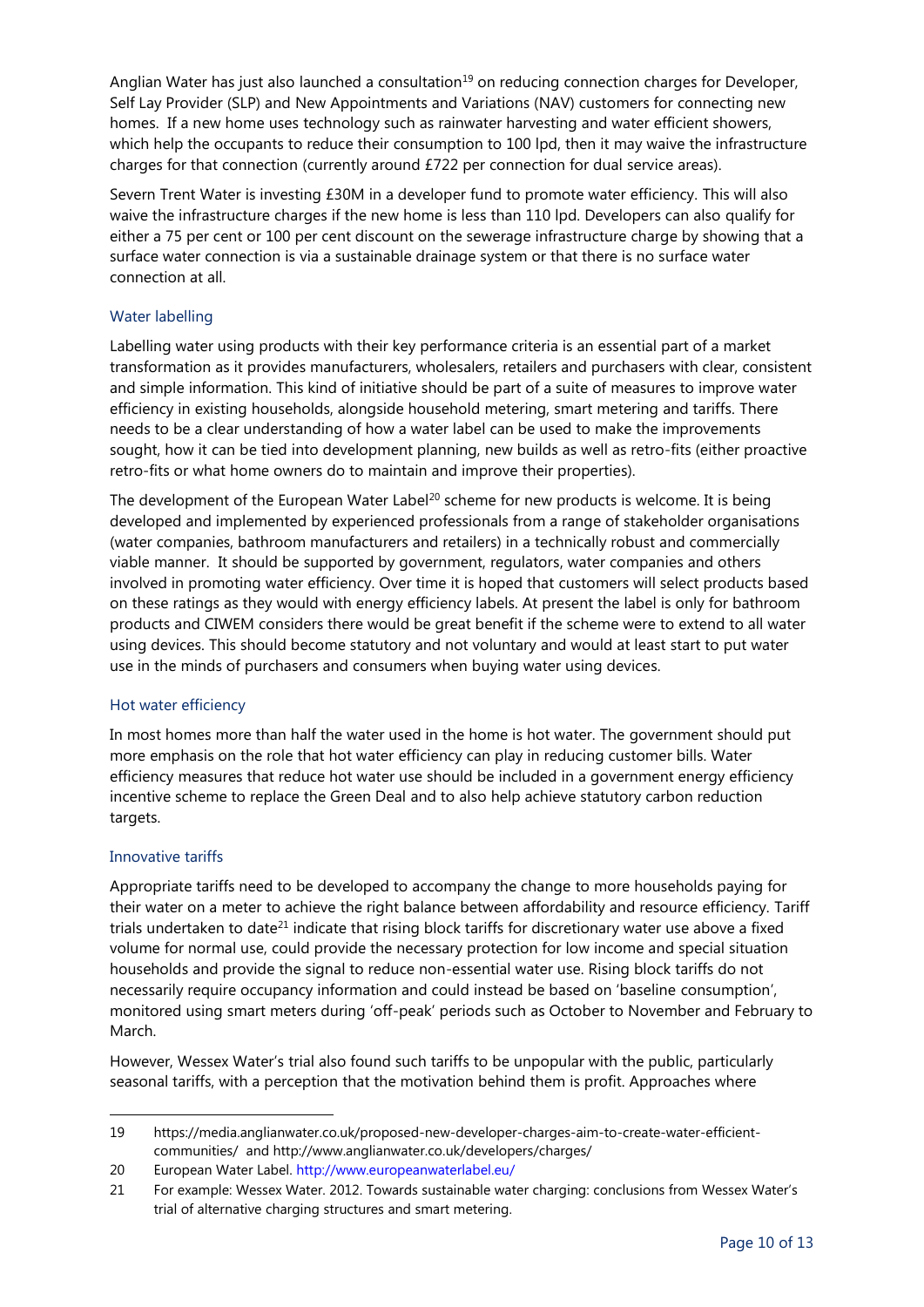customers are rewarded for water efficiency, rather than penalised may prove to be popular. More trials will be needed to determine the best approach.

Other soft approaches can be used, for example as part of Southern Water's universal metering scheme customer bills are produced in traffic light colours to show their performance relative to neighbouring properties. Increasing the frequency of bills may also stimulate positive behaviour as consumers are reminded more regularly about the impact of their water use on their bill. Incentives, nudges and awareness are also relevant and tariffs themselves are one way of influencing behaviour.

#### Sustainable drainage systems

SuDS are a practical solution to removing excess water from the drainage network. The benefits are well documented, evidence from the Welsh Government (its recent review<sup>22</sup>) concluded that sustainable drainage is £1,500 cheaper per property compared with conventional drainage provided it is planned and designed in from the start and CIRIA has been publishing detailed guidance and advice on the practicalities of installing sustainable drainage for many years.

The data collected by Welsh Water demonstrates that evapotranspiration from green infrastructure is a significant factor in removing runoff from the catchment. A swale in one area recorded 70-80% removal for runoff from the area draining to it whilst other relatively small basins planters serving a steeply sloping urban area have recorded over 50% removal. Water removed through evapotranspiration is taken out of the catchment entirely – the runoff is not merely passed onto another part of the urban drainage system which is often overstretched.

5. What are the three key risks for your organisation/sector from water management failures (drought/flooding)?

N/A

 $\overline{a}$ 

6. What are the three key mitigation measures required to reduce these risks to homes and communities? What action would make a difference in the next 12 months? Are there actions we need to take now to deliver medium/long term benefits?

In the next 12 months there will be the outcome of the government's SuDS Review, a review of the National Planning Policy Framework (NPPF), the new Defra NPS on water resources and water company WRMPs, all of which could have an impact in this area.

To improve the delivery of SuDS, CIWEM proposes three key actions:

- Defra to improve the scope and outcomes of the non-statutory technical guidance to enable the efficient delivery of SuDS which will provide the widest practicable range of benefits, over and above runoff reduction, and to ensure designs are optimised for adoption;
- DCLG and Defra to clarify the process for adoption and responsibilities among alternative adopting agencies; and to develop clarity amongst key adopting agencies including water and sewerage companies and local authorities on the design requirements to enable adoption;
- DCLG to make minor revisions to Planning Practice Guidance to ensure that the preceding two actions do not increase the likelihood that SuDS are removed from planning applications or permissions on the grounds of practicability and cost.

CIWEM suggests that in reviewing the NPPF DCLG should include a SuDS-specific paragraph that relates to all developments:

<sup>22</sup> Welsh Government. 2017. Sustainable Drainage Systems on new developments Analysis of evidence including costs and benefits of SuDS construction and adoption. <http://gov.wales/docs/desh/publications/170209-suds-evidence-epc-final-report-en.pdf>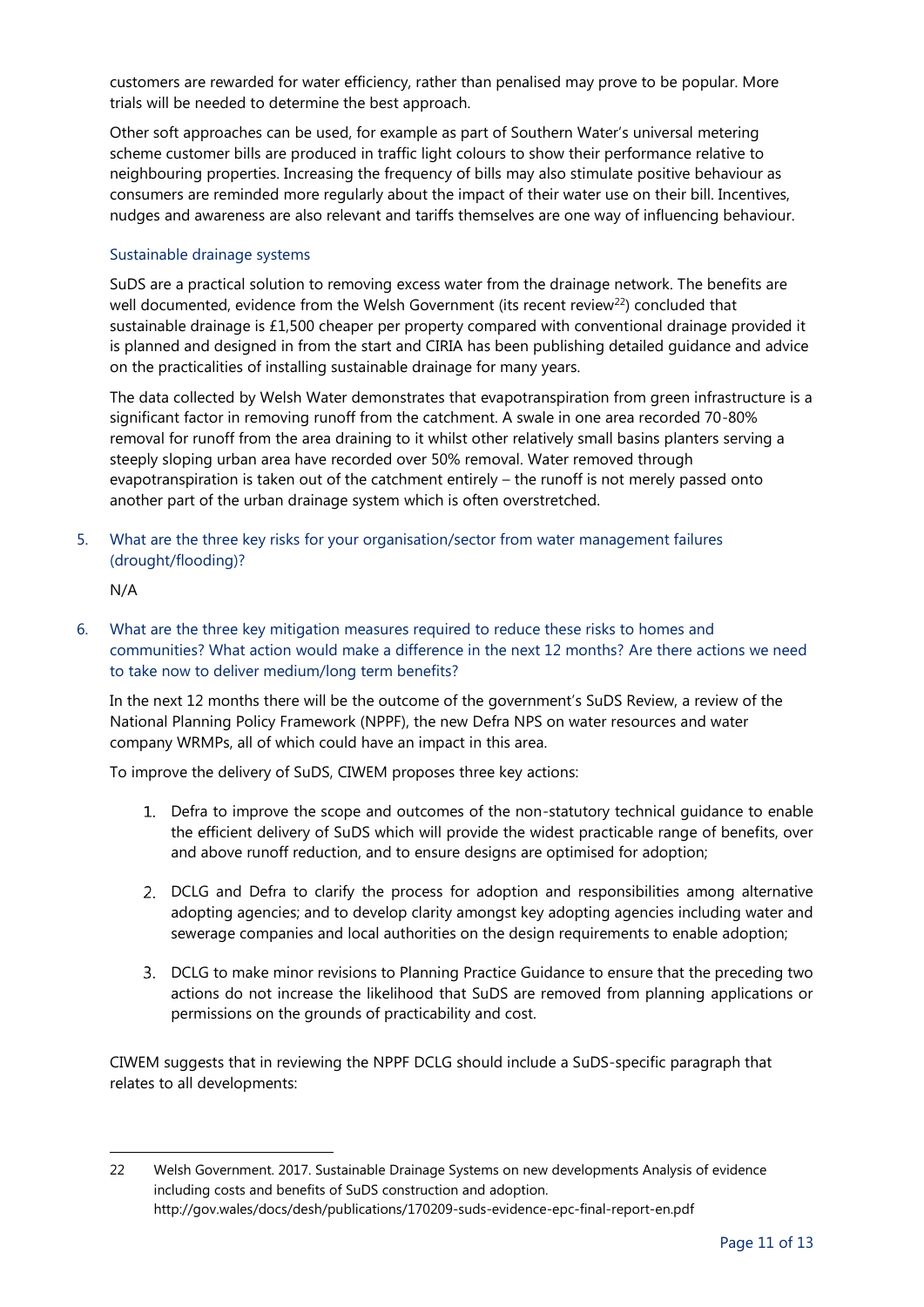#### **Sustainable Drainage Systems**

*SuDS will play an important part in the country's resilience by reduce the causes and impacts of flooding; SuDS can also provide other key benefits including*

- *• removing pollutants from urban run-off at source;*
- *• combining water management with green space with benefits for amenity, recreation and wildlife.*

*Development should utilise sustainable drainage systems (SuDS) unless there are exceptional reasons for not doing so'.* 

It would also be beneficial to develop databases of all SuDS installed in a given county (or district, as appropriate), with information on sizes and flow rates. This would be useful as in the future further development may occur, and need to connect into existing SuDS components.

7. How do we build the garden housing estates of the future? How do we retrofit existing housing estates more resilient?

See also answers to question 3.

 $\overline{a}$ 

There needs to be an innovation challenge; one that looks at integrated measures and provides an overall net benefit for customers, environment and economy. This should look across water, wastewater and flooding to ensure we identify where outcomes and measures to achieve those outcomes overlap – water efficiency, SuDS, greywater, (large) building or community scale initiatives as well as large infrastructure schemes. This could tie into the 25 year environment plan and provide catchment measures that provide a wide range of ecosystem services to wholesale waste and water operations. Housing shouldn't be considered in isolation, we really must take a wider multi-sector view, including the environment, agriculture (and supply chain services), energy and industry.

The amount of new housing and associated non-household development that is required to sustain the UK economy will inevitably place increased demand on the water environment, unless more action is taken to manage this. Minimum sustainability standards including water use will be needed to drive efficiency. A small proportion of these developments should be exemplars, which demonstrate how to go beyond these minimum standards, whilst still remaining financially viable for mainstream developers and attractive places to live for new residents.

Water neutrality has been explored, and proven feasible in theory as a way of minimising demand from new development and offsetting this new demand via water efficient activity in the surrounding area<sup>23</sup>. Local authorities in areas of water stress should consider the feasibility, funding and delivery of water neutrality initiatives as part of their planning requirements. This should also capitalise on the joint benefits of water efficiency, water recycling, water sensitive urban design and effluent reuse.

We need to focus on existing housing stock, yet we need to be careful not to apply a solely demand management led approach, this should be about innovation and customers. The key is what customers expect and demand from water services and how this could be influenced. We need to move away from terms like education and behaviour change and have more sophisticated methods of customer engagement reflecting the diverse range of lifestyles, expectations and demands people place on the water environment. Some customers may need to or wish to use more water, and therefore technologies and innovation that allow that but do not necessarily radically increase water use, (e.g. finding ways to re-use water if a customer uses large volumes of clean water), should be sought.

Experience from the US shows that in applying new shower regulations, builders just applied these in units with multiple, multi directional shower heads. We will need to anticipate the unintended consequences of a more innovative customer. Stimulating innovation to develop the technology to allow this is important as well as to start putting into practice the behavioural understanding that we are beginning to have. Initiatives like the 'three Ps', 'stop the block' and media coverage of fatbergs seems to be gaining some traction around what should and should not be put down the toilet

<sup>23</sup> Environment Agency. 2007. [Delivering water neutrality in the Thames Gateway.](https://www.gov.uk/government/uploads/system/uploads/attachment_data/file/291668/scho1107bnmc-e-e.pdf)